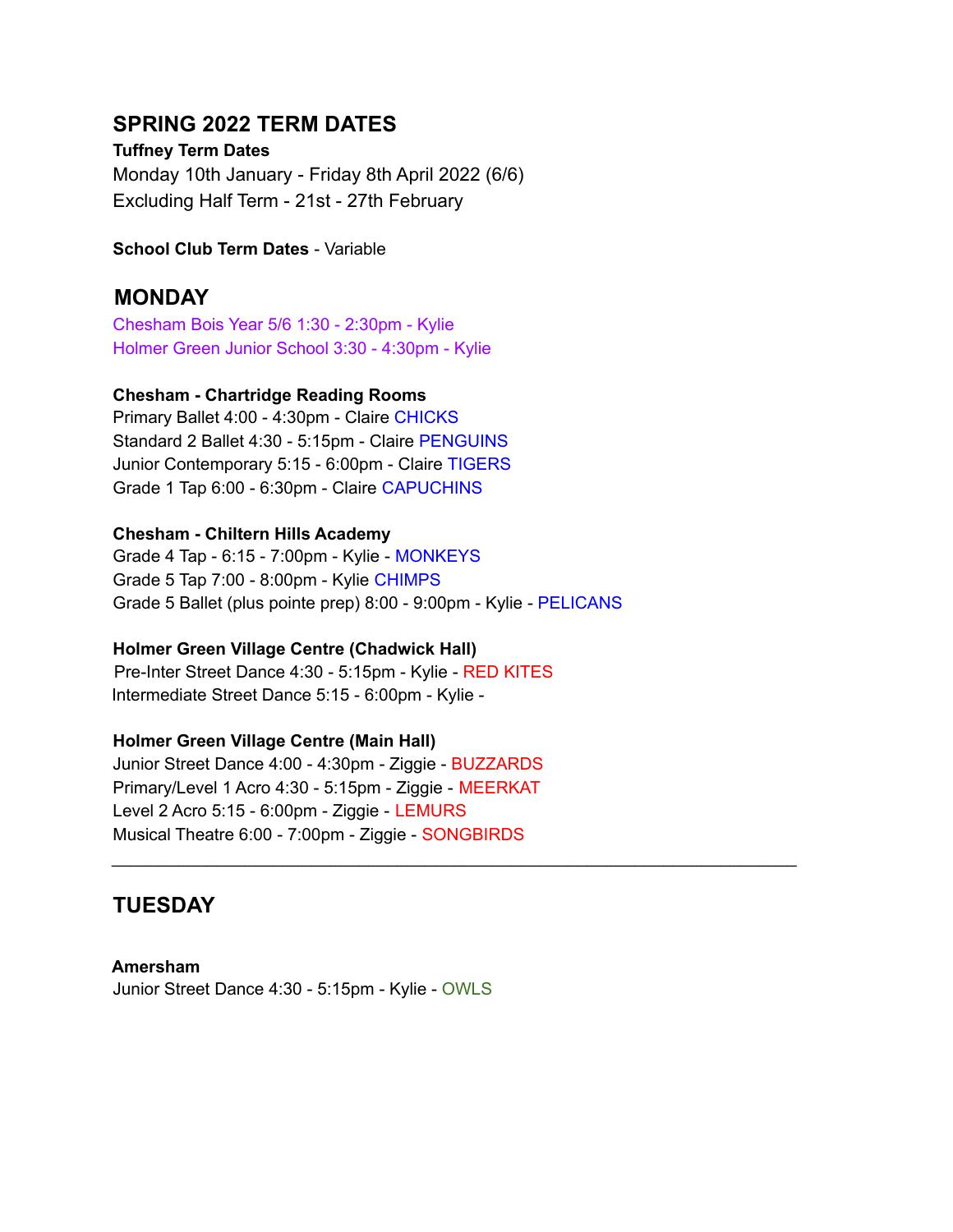## **WEDNESDAY**

Holmer Green First School Year 1 - 1:15 - 2:45pm - Kylie Holmer Green First School Dance Club - 3:00 - 4:00pm - Kylie

**Holmer Green Village Centre** Advance Street Dance 5:00 - 5:45pm - Kylie - EAGLES

**Chesham - Chiltern Hills Academy (Dance Studio)** Intermediate Street Dance - 5:15 - 6:15 - Eden - FALCONS Advance Street Dance - 6:15 - 7:15pm - Eden - HAWKS Advance Contemporary 7:15 - 8:15pm - Eden - PANTHERS Heels Class (over 16s) 8:15 - 9:00pm - Eden - £5 PAYG First Wednesday of every month

\_\_\_\_\_\_\_\_\_\_\_\_\_\_\_\_\_\_\_\_\_\_\_\_\_\_\_\_\_\_\_\_\_\_\_\_\_\_\_\_\_\_\_\_\_\_\_\_\_\_\_\_\_\_\_\_\_\_\_\_\_\_\_\_\_\_\_\_\_\_\_\_

**Chesham - Chiltern Hills Academy (Drama Studio)** Boys Street Dance - 5:15 - 6:15pm - Lewis - GRIZZLYS Inter Contemporary - 6:15 - 7:15pm - Kylie - CHEETAHS Grade 3 Ballet (Plus Pointe) 7:15 - 8:15pm - Kylie - FLAMINGO

## **THURSDAY**

St Mary's School KS2 3:15 - 4:20pm - Kylie

#### **Holmer Green (Main Hall)**

Pre Primary 3:45 - 4:15pm - Claire - DUCKLINGS Primary Ballet 3:45 - 4:15pm - Kylie - CYGNETS Standard 2 Ballet 4:15 - 4:45pm - Claire - SPARROWS \*\* NEW CLASS \*\* Primary Tap 4:15 - 4:45pm - Kylie (4 - 7 years olds) Please register your interest via email

\_\_\_\_\_\_\_\_\_\_\_\_\_\_\_\_\_\_\_\_\_\_\_\_\_\_\_\_\_\_\_\_\_\_\_\_\_\_\_\_\_\_\_\_\_\_\_\_\_\_\_\_\_\_\_\_\_\_\_\_\_\_\_\_\_\_\_\_\_\_\_\_

#### **Holmer Green Senior School**

Grade 4 Modern/Contemporary 5:00 - 5:45pm - Claire - PARROTS Grade 2 Tap 5:45 - 6:30pm - Claire - WOODPECKER Grade 3 Tap 5:00 - 5:45pm - Kylie - BLACKBIRDS Grade 5 Modern/Contemporary 5:45 - 6:45pm - Kylie - TOUCANS STANDARD/Grade 3 Ballet 6:45 - 7:30pm - Kylie - SWANS